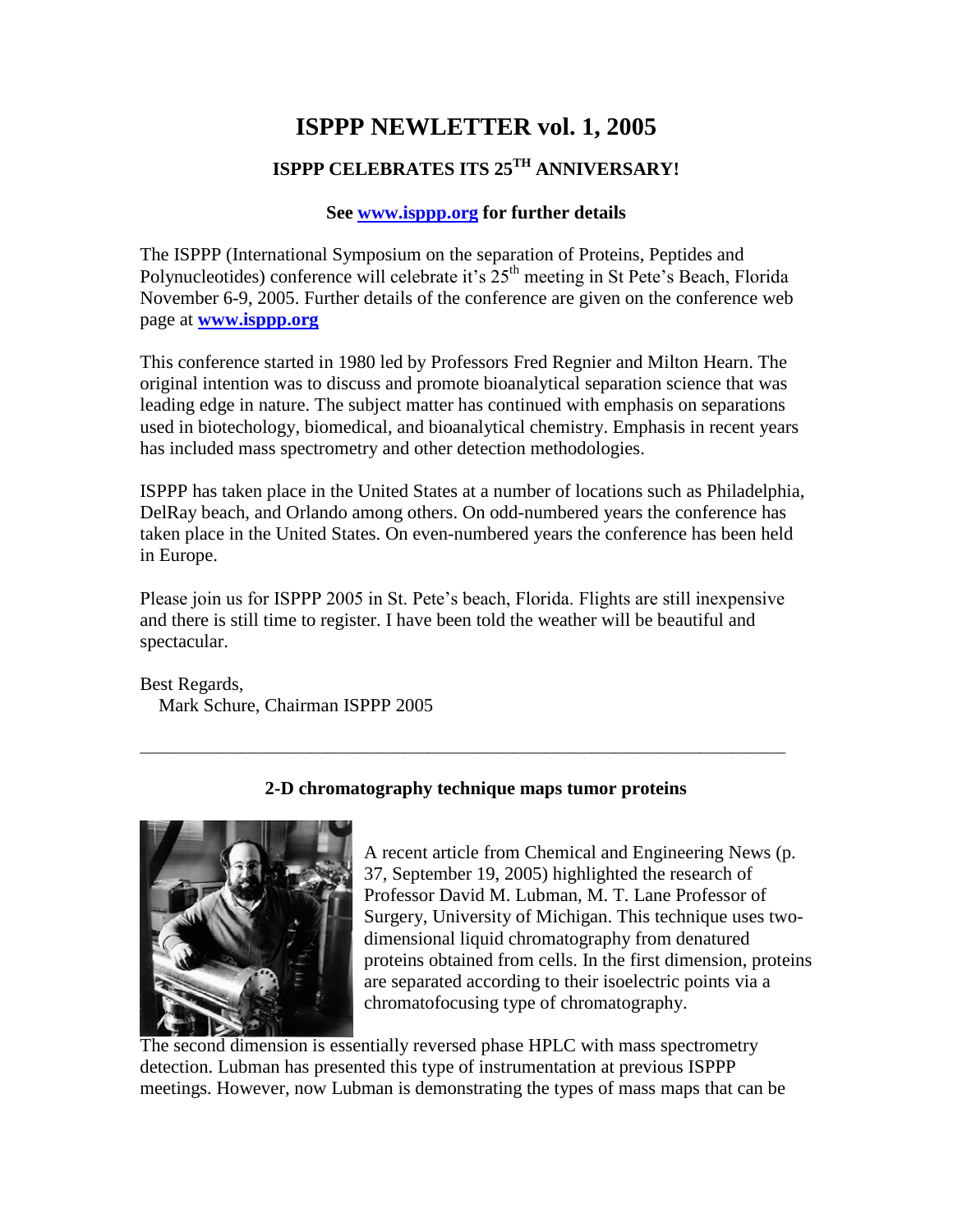utilized to precisely describe the type of cancer and in quantitative terms. Lubman believes that these mass maps can be used to guide clinicians in devising individual treatments for a variety of diseases. Although other biomarker researchers have advocated using purely mass spectrometry methods Lubman is a devotee of advanced and high performance liquid chromatographic techniques. Professor Lubman, who recently had his gall bladder removed, will be giving a talk at ISPPP entitled "Proteomics of Prostate and Ovarian Tumor Cells Using Multidimensional Liquid Separations and Mass Mapping."

## **ISPPP Golf**

\_\_\_\_\_\_\_\_\_\_\_\_\_\_\_\_\_\_\_\_\_\_\_\_\_\_\_\_\_\_\_\_\_\_\_\_\_\_\_\_\_\_\_\_\_\_\_\_\_\_\_\_\_\_\_\_\_\_\_\_\_\_\_\_\_\_\_\_\_\_\_\_\_\_\_\_\_\_\_\_\_\_\_\_\_\_

The traditional ISPPP Golf Outing is planned for Sunday, November 6, 2005 at the Bardmoor Golf and Tennis Club in St. Petersburg, Florida. This informal golfing experience is held to provide an opportunity for those of us who love golf to join together for some fun in the sun before the serious activities of the conference begin. The tee times begin at 8:30 a.m - we will leave the hotel at around 7:30 a.m. and the earliest you could expect to return to the conference venue would be 2:00 pm. Unfortunately, the golf event will conflict with the conference short courses that are also held on this day, so choices must be made.

The greens fee and cart charges for this event are expected to total around \$85 per person. Golf clubs are available for rent at \$40 per set but must be requested prior to the event. Transportation to and from the golf course can be arranged if you do not have your own way to get there. If you are interested in participating in this golf event, you must contact one of the undersigned BEFORE October  $27<sup>th</sup>$ .

For information please contact Joe DeStefano at joedestefano@advanced-materialstech.com or call 302-477-2510 or Barry Boyes at barryboyes@comcast.net

**Dr. Yoshio Kato to receive the ISPPP Lifetime Achievement Award**



Dr. Yoshio Kato of Tosoh Corporation will receive the ISPPP Lifetime Achievement Award in St Pete's Beach on November 8, 2005. A short reception in his honor will follow the presentation of this award. Dr. Kato is best known for his lifelong pursuit of the synthesis of resins for gel permeation and gel filtration chromatography, adsorption chromatography, and other media for the analysis and purification of biomolecules. He will be retiring from Tosoh later this year after 35 years of service.

Dr. Kato is responsible for a host of innovative high performance TSK-GEL and Toyopearl products that have been developed over the years in his research group. Chief among those are silica and polymer-based columns for high performance gel filtration of proteins and water-soluble polymers, non-porous resins, and stationary phases for hydrophobic interaction and ion exchange chromatography. Much of Dr. Kato's work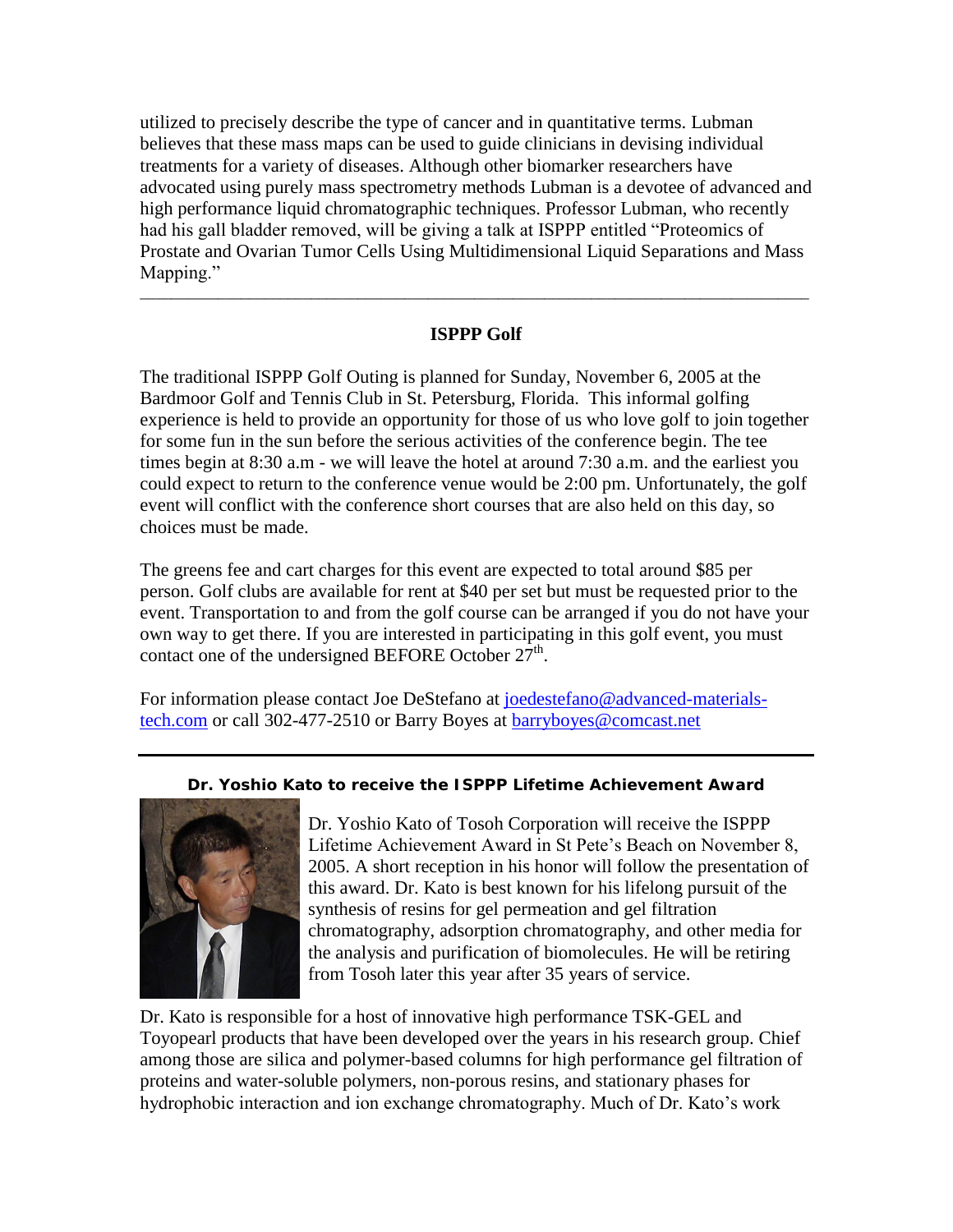was first presented at ISPPP meetings, which he faithfully attended since the start of the meetings in 1981.

In the 1970's Dr. Kato was instrumental in the development of high performance size exclusion columns for organic soluble polymers (TSKgel H-type), for proteins (TSKgel SW-type) and water soluble polymers (TSKgel PW-type), and the introduction of Toyopearl resins for large scale purification of biopolymers.

In the early 1980's Dr. Kato's research group developed the first high performance HIC column, Phenyl-5PW, based on highly porous, spherical, methacrylic beads of 10 micron particle size. This was followed by the introduction of 2.5 micron non-porous resins for fast analysis of proteins and PCR fragments by reversed phase, ion exchange and hydrophobic interaction. Another first from Dr. Kato's group was the development of 2 micron silica-based reversed phase columns in 1995, a concept that only recently has attracted broad acceptance in high speed/high pressure applications.

Dr. Kato and his research group have received several awards over the years, among them the Award of Chemical Technology by The Chemical Society of Japan, the Award of Technology Progress by The Japanese Society of Powder and Powder Metallurgy and, most recently, the Award of Chemical Technology Contribution from the Japanese Society for Analytical Chemistry (1990).

Although Dr. Kato is most well known for his research, he has also worked in business as vice-president of TosoHaas in the Philadelphia area (1996-1998) and in the same capacity at Japan Organo in Tokyo (1998-2001). During the last five years he has been active as a researcher at the Tosoh Nanyo Research Institute.

Dr. Kato and his wife Naomi, who is present at this meeting, have been married for over 35 years. They are the parents of two grown sons and the proud grandparents of a grandson.

#### **Short courses**

There are 4 short courses being featured this year in the ISPPP 2005 conference.

**Multidimensional LC/MS in Proteomics: Potential and Limitations 9:00 am to noon Sunday** Egidijus Machtejevas and Klaus K. Unger, Johannes Gutenburg University, Mainz, Germany and Rainer Bischoff, University of Groningen, The Netherlands

**Preparative-scale Separation of Biomolecules 9:00 am to noon Sunday** Prof. Alois Jungbauer, University of Natural Resources and Applied Life Sciences, Vienna, Austria

**Monolithic Columns: How to Make and Use Them 1:30 pm to 4:30 pm Sunday** Prof. Frantisek Svec, University of California, Berkeley, CA, USA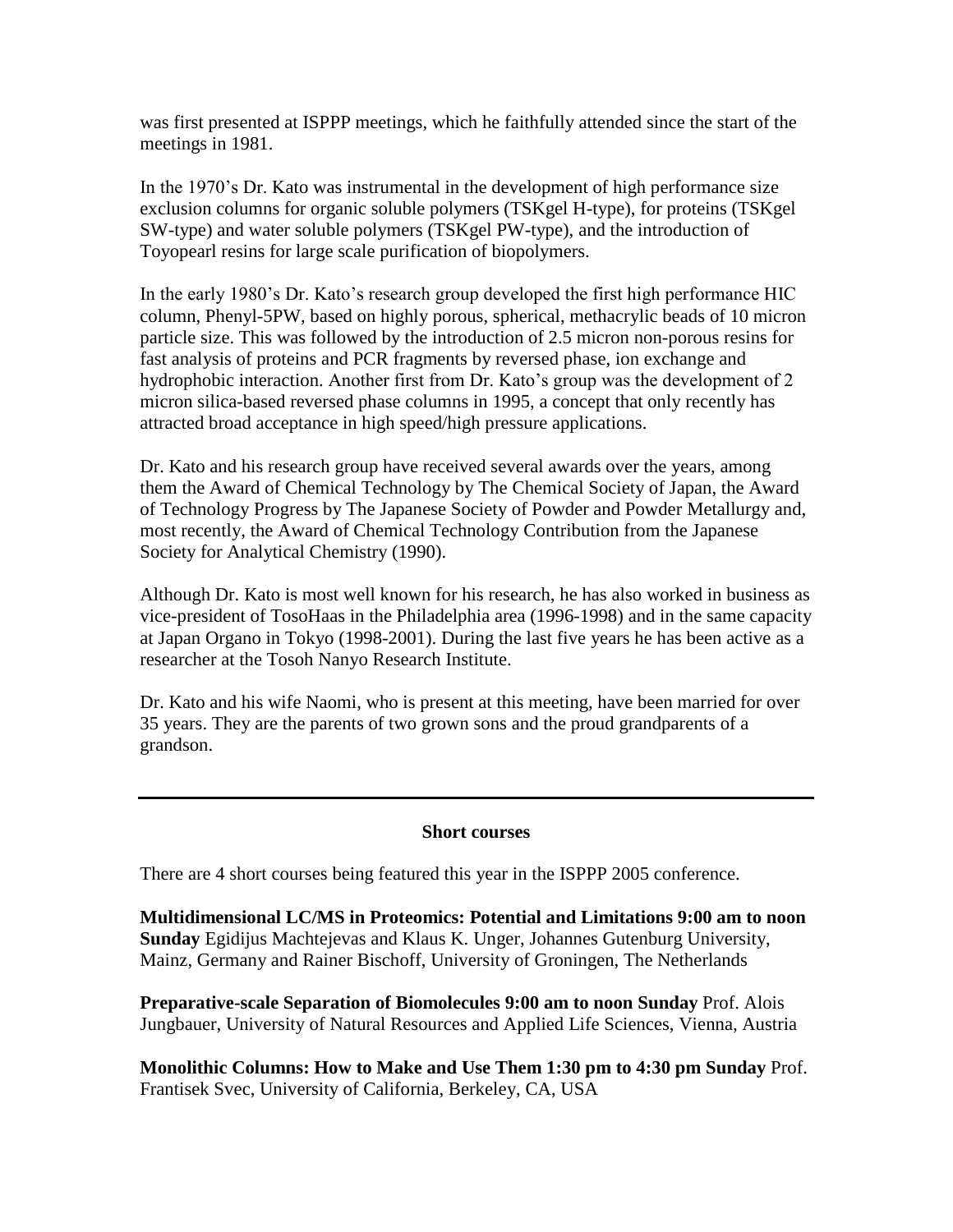**Basics in Biopolymer Mass Spectrometry 1:30 - 4:30 pm Sunday** Prof. Guenter Allmaier, Institute of Chemical Technology and Analytics, Vienna University of Technology, Vienna, Austria

Please see the web page www.isppp.org for further details.

#### **Some of the Featured Talks for ISPPP**

**The Evolution of High Performance Bioseparation Science from the Nanoto the Macro-scale. A Twenty Five Year ISPPP Perspective**. Milton T. W. Hearn

**Fast, Two-Dimensional Gradient Elution High Performance Liquid Chromatography of Peptides.** Dwight Stoll, Xiaoli Wang, Adam Schellinger and Peter W. Carr

**Proteomics of Prostate and Ovarian Tumor Cells Using Multidimensional Liquid Separations and Mass Mapping.** David M. Lubman, Yi Zhu, Hye-yeung Kim, Yanfei Wang, Rong Wu, Kathleen Cho, Manoj Pal, Arun Sreekumar, and Arul Chinnaiyan

**Mining Gold in Serum Proteomes: Discovery of Disease Biomarkers Using Multi-dimensional Protein and Peptide Separation Strategies.** David W. Speicher

Past, Present, and Future of Monolithic Columns. Frantisek Svec

**Mass transfer Properties of Plasmids and Nanoparticles on Monoliths and Chromatography Particles with Giga Pores.** Tina Tarmann and Alois Jungbauer

**Monolithic Silica Columns in Liquid Phase Separation Techniques for Proteomics: Design, Potential and Limitations.** Egidijus Machtejevas, Klaus K. Unger and D. Lubda

**Macroporous Hydrophilic Gels as New Materials for Monolithic Chromatography.** Igor Yu. Galaev, and Bo Mattiasson

**Activity-based Proteomics of Metalloproteases.** J.R. Freije, T. Klein and R. Bischoff

**Specificity in Non-enzymatic Post-translational Modifications; The Case of Oxidative Stress.** Fred Regnier and Hamid Mirzaei

**Structural and Functional Glycomics: Trolling for Carbohydrate-Binding Proteins with Well-Characterized Bait.** Steven B. Levery, David J. Ashline, Hailong Zhang, Anthony J. Lapadula, Suddham Singh, Andy Hannemann, Heather Eichert, Emma A. Arigi, Vernon N. Reinhold